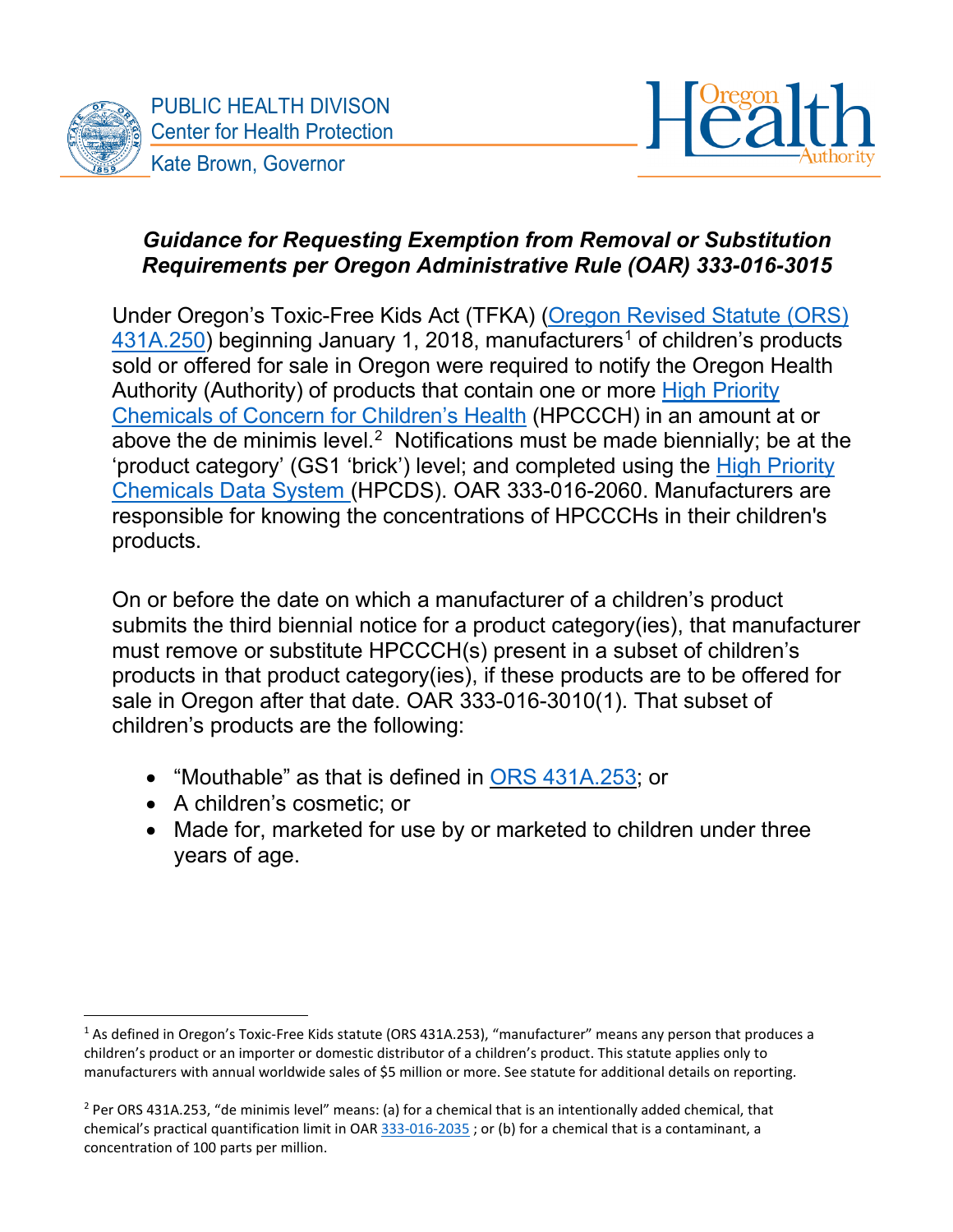Products in this subset, whose categories were reported for the 2018, 2020 and 2022 Biennial Notice due dates (January 1<sup>st</sup>) that contain HPCCCH at or above de minimis levels, cannot be sold or offered for sale in Oregon on **January 1, 2022** and beyond, unless a manufacturer is granted an exemption under OAR 333-016-3015 or has been granted a waiver under OAR 333-016- 3040.

## **Exemption Process under OAR 333-016-3015**

Manufacturers can apply for an exemption from the removal or substitution requirement upon a simple showing that they comply with other laws.

OAR [333-016-3015\(2\)](https://secure.sos.state.or.us/oard/viewSingleRule.action?ruleVrsnRsn=276971) has four exemption categories or pathways -- by which manufacturers may request an exemption from the HPCCCH removal or substitution requirements for specified products.

A waiver request must:

- Specify the products for which an exemption is being requested.
- Identify the appropriate exemption category in OAR 333-016- 301[5\(2\)\(a\),\(b\),\(c\)](https://secure.sos.state.or.us/oard/viewSingleRule.action?ruleVrsnRsn=276971) or (d); and
- Provide documentation required under the corresponding rule section, OAR 333-016-3015 $(4)(a)$ , $(b)$ , $(c)$  or  $(d)$ .

More than one product model may be submitted in a single exemption request and the \$1500 exemption fee may cover multiple products.

If the third biennial notice period for the product category in which the specified product belongs ends December 31, 2021, the documentation for an exemption request under OAR [333-016-3015](https://secure.sos.state.or.us/oard/viewSingleRule.action?ruleVrsnRsn=276971) and a \$1500 fee must be received by the Authority by December 31, 2021. The Authority must approve or disapprove the request in writing within 180 days of receipt of the documentation and fee, or the request is deemed approved. OAR [333-016-](https://secure.sos.state.or.us/oard/viewSingleRule.action?ruleVrsnRsn=276971) [3015\(7\).](https://secure.sos.state.or.us/oard/viewSingleRule.action?ruleVrsnRsn=276971)

## Documentation to Satisfy OAR 333-016-3015(4)

The four exemption categories in OAR [333-016-3015\(2\)](https://secure.sos.state.or.us/oard/viewSingleRule.action?ruleVrsnRsn=276971) allow for children's products containing HPCCCHs, which have already met specific regulatory standards, to be exempt from the removal or substitution requirements of the TFKA. The categories and the documentation required in their corresponding subsections of OAR [333-016-3015\(4\)](https://secure.sos.state.or.us/oard/viewSingleRule.action?ruleVrsnRsn=276971) are specific to certain HPCCCHs and children's products.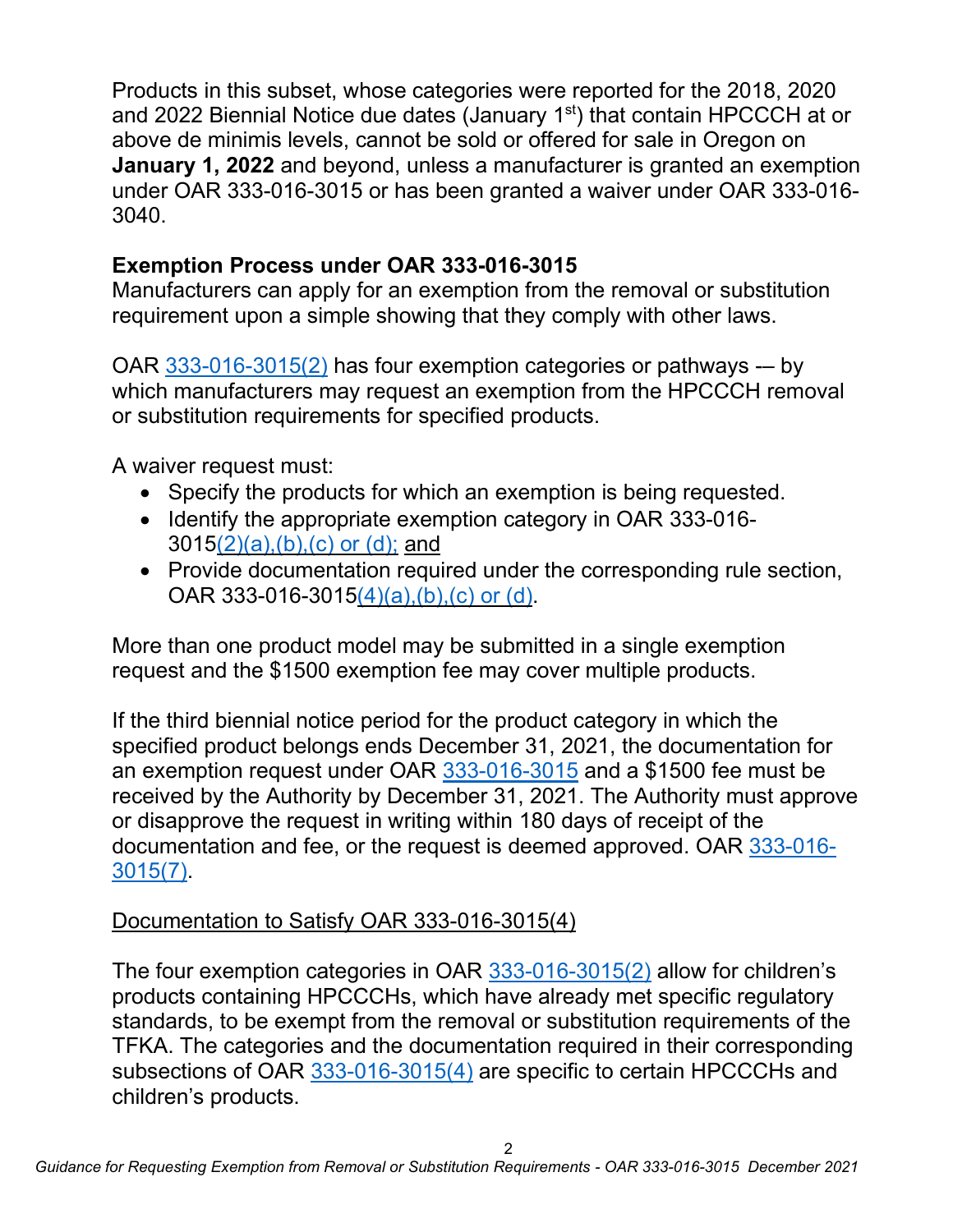The examples below may assist manufacturers in applying for an exemption:

• OAR [333-016-3015\(4\)\(a\):](https://secure.sos.state.or.us/oard/viewSingleRule.action?ruleVrsnRsn=276971) *For an exemption request under subsection (2)(a) of this rule, a manufacturer must include a citation for the section of the Consumer Product Safety Improvement Act of 2008 (CPSIA), P.L. 110-314, 122 Stat. 3016, in effect on July 27, 2015, naming the HPCCCH, that the manufacturer is in compliance with.*

Federal law permits concentrations of some HPCCCHs in children's products that are higher than the de minimis levels defined by the TFKA (ORS 431A.253). The Consumer Product Safety Commission (Commission) requires that a manufacturer have a children's product certificate (CPC) stating that its product complies with all applicable Commission safety rules for children's products. Certification of children's products must be based upon the passing test results of thirdparty testing. A CPC will identify separately each children's product safety rule that applies to the children's product. The CPC will serve as sufficient documentation that a manufacturer is in compliance with the CPSIA.

• OAR [333-016-3015\(4\)\(b\):](https://secure.sos.state.or.us/oard/viewSingleRule.action?ruleVrsnRsn=276971) *For an exemption request under subsection (2)(b) of this rule, a manufacturer must include a citation to the federal consumer product safety standard adopted under federal law that establishes an allowable level of a HPCCCH in children's products, specific to allowable levels of the HPCCCH in children's product, that the manufacturer is in compliance with.*

This pathway is broader than that of OAR [333-016-3015\(4\)\(a\).](https://secure.sos.state.or.us/oard/viewSingleRule.action?ruleVrsnRsn=276971) Mechanisms for locating federal consumer product safety standards in effect include:

- o <https://www.ecfr.gov/>
- o <https://www.federalregister.gov/>
- OAR [333-016-3015\(4\)\(c\):](https://secure.sos.state.or.us/oard/viewSingleRule.action?ruleVrsnRsn=276971) *For an exemption request under subsection (2)(c) of this rule, a manufacturer must include a copy of the manufacturer's request for exemption under the applicable State of Washington law and the exemption approval from that state.*

Consumer products, including children's products, sold in Oregon are often sold in the State of Washington. If a Washington state agency has granted an exemption as described above, that request and the